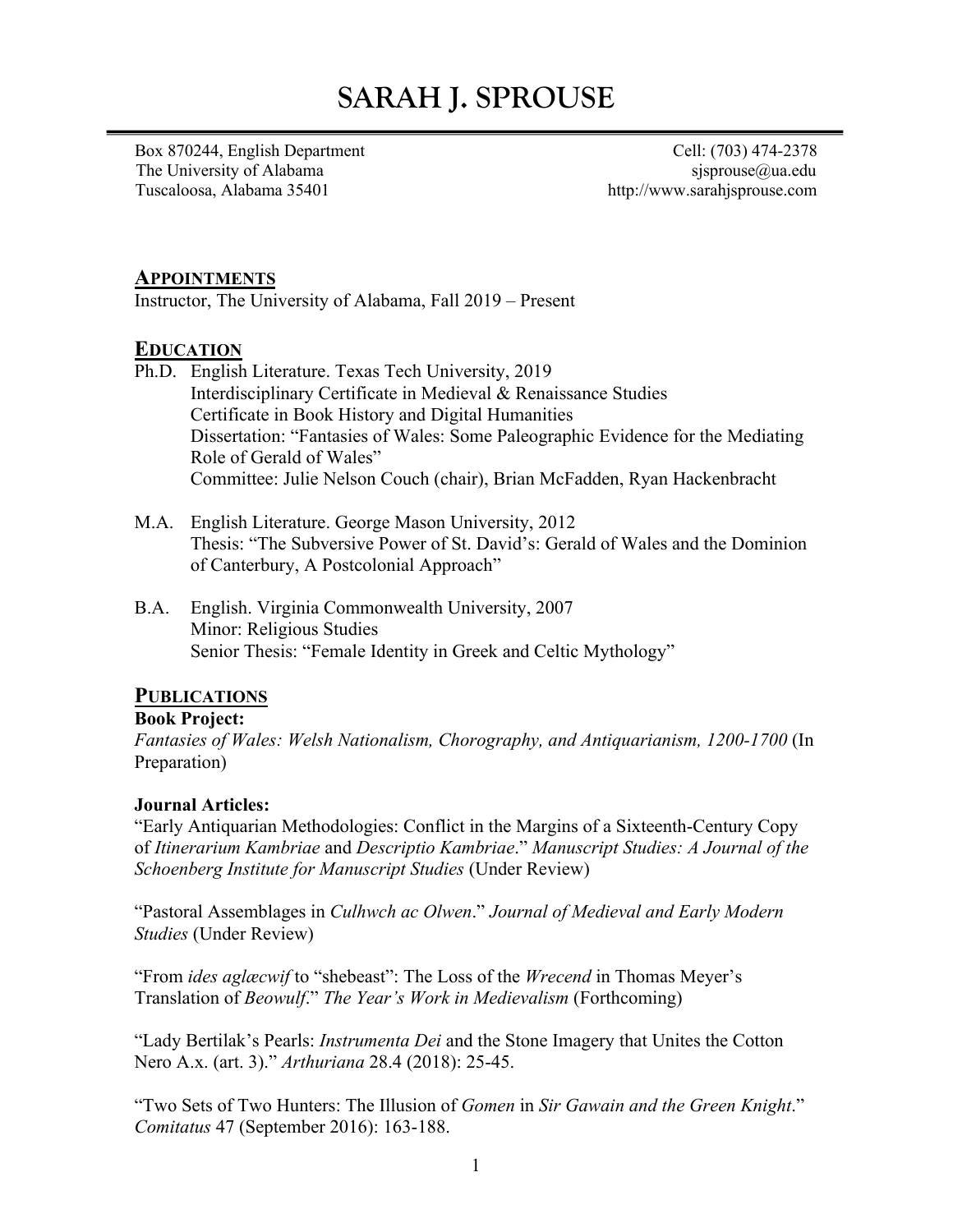"The Associative Branches of the Irish Barnacle: Gerald of Wales and the Natural World." *Hortulus: The Graduate Journal of Medieval Studies* 11.2 (May 2015): 26-53.

"Ending the Dualism of Nature And Industry in the *Lord of the Rings*." *Mallorn: The Journal of The Tolkien Society* 51 (2011): 27-31.

## **Chapters in Edited Collections:**

"Keeping the Romish Wolves at Bay: A Breviary for Britain and the Welsh Book Trade of the Sixteenth Century." *Religion in the Medieval and Early Modern Marketplace*. Eds. Kristin Bezio and Scott Oldenburg. (Forthcoming)

"*Brut* Lost? *Brut* Found: The Curious Case of the *Historie of Cambria*." *New Approaches to Medieval Chronicles*. Ed. Lane Sobehrad. (Forthcoming)

"The Commonplace Book as an Experiential Guide." *Teaching the History of the Book*. Co-authored with Sarah Banschbach Valles. Eds. Matteo Pangallo & Emily Todd. NY: MLA, 2019. (Forthcoming)

"In Sickness and In Health: The Boethian Narrative of the Two Geralds of Brecon." *Treason: Medieval and Early Modern Treachery, Betrayal and Shame*. Ed. Larissa Tracy. Leiden: Brill, 2019. pp. 56-77.

#### **Book Reviews:**

Callan, Maeve Brigid. *The Templars, the Witch, and the Wild Irish: Vengeance and Heresy in Medieval Ireland*. Ithaca, NY: Cornell University Press, 2015. For *Comitatus* 47 (2016): 269-271.

Sims-Williams, Patrick. *Irish Influence on Medieval Welsh Literature*. New York: Oxford University Press, 2011. For *Peritia* 27 (2016): 301-303.

## **FELLOWSHIPS & AWARDS**

Digital Humanities Summer Institute Scholarship for Participation in the Summer Institute at the University of Victoria, Summer 2019.

Texas Tech University Dissertation Completion Fellowship. 2018-2019.

Huntington Library Exchange Fellowship for research at Trinity College-Dublin. November 2018.

Marco Manuscripts Workshop Honorarium for Participation in the Workshop. February 2-3, 2018.

Medieval Academy of America's Robert & Janet Lumiansky Dissertation Grant for dissertation research at the British Library, National Library of Wales, and Oxford Bodleian Library. Summer 2017.

Allan L. Carter & Olga Meloy Carter Memorial Scholarship for contributions to the department and ongoing research. The Department of English at Texas Tech University. March 10, 2017.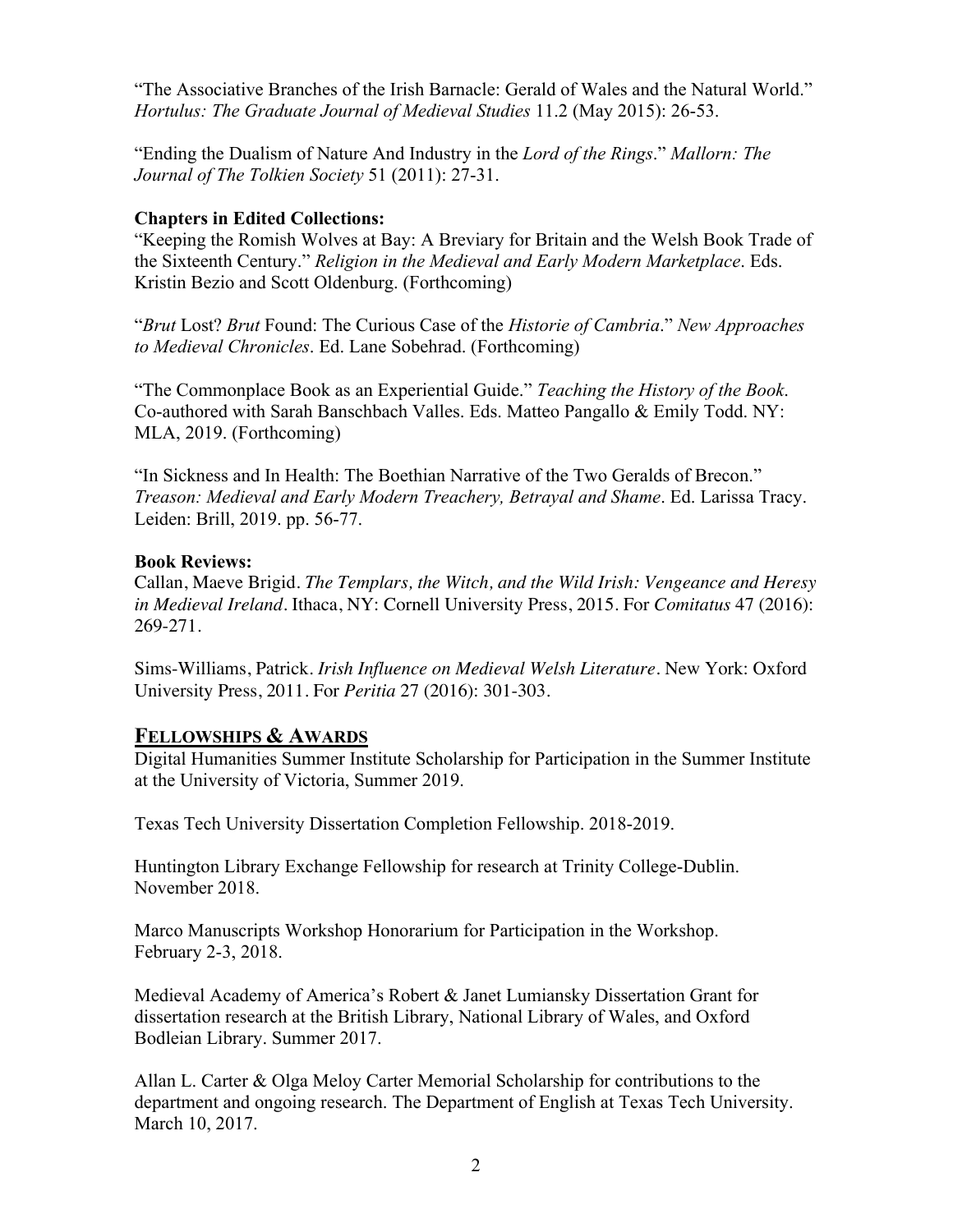Texas Tech University Research Support Award for dissertation research at the British Library, National Library of Wales, and Oxford Bodleian Library. Texas Tech University. February 17, 2017.

MLA Field Bibliography Fellowship for service to the field; offers support and training for contributing to the MLA; includes annual attendance at the MLA Annual Convention. Fellowship period is 2016-2019.

Medieval Academy of America/CARA Summer Scholarship to support travel and tuition to University of New Mexico's Summer Paleography & Codicology Institute. May 4, 2016.

Allan L. Carter & Olga Meloy Carter Memorial Scholarship for contributions to the department and ongoing research. The Department of English at Texas Tech University. March 15, 2016.

Thomas Langford Endowed Graduate Scholarship for ongoing work on the intersections of religion and culture in medieval literature. The Department of English at Texas Tech University. April 21, 2015.

Texas Tech University Presidential Doctoral Excellence in Teaching Award for continued excellence in teaching. The Department of English at Texas Tech University. 2014-2019.

Innisfree International College Grant for participation in the Irish Studies Summer Institute at NUI Galway. Galway, Ireland. Summer 2008.

# **CURATORIAL EXPERIENCE**

Texas Tech University Special Collections Library Guest Co-Curator, April 2016 Exhibition: *Offices of the Dead in the Duc de Berry's Horae*

# **DIGITAL HUMANITIES PROJECTS**

Dalhousie Manuscripts Project (Forthcoming):

In collaboration with Sarah Banschbach Valles, coordinating the diplomatic transcription of the Dalhousie Manuscripts with the Folger Library's Dromio/EMMO software and creating an open-source digital edition of the Manuscripts with IIIF viewer. Expected publication date: December 2019

# **INVITED TALKS**

"How and When to Apply for Fellowships/Grants," for Texas Tech University Professional Development Curriculum, January 30, 2019.

"The Theory and Mechanics of TEI," Guest lecture in a Graduate Course on Digital Humanities: Texas Tech University, October 18, 2018.

"Writing from the Margins: The Interpolation of Annotations into the Works of Gerald of Wales," Literature, Social Justice, and Environment Monthly Lecture Series: Texas Tech University. October 3, 2018.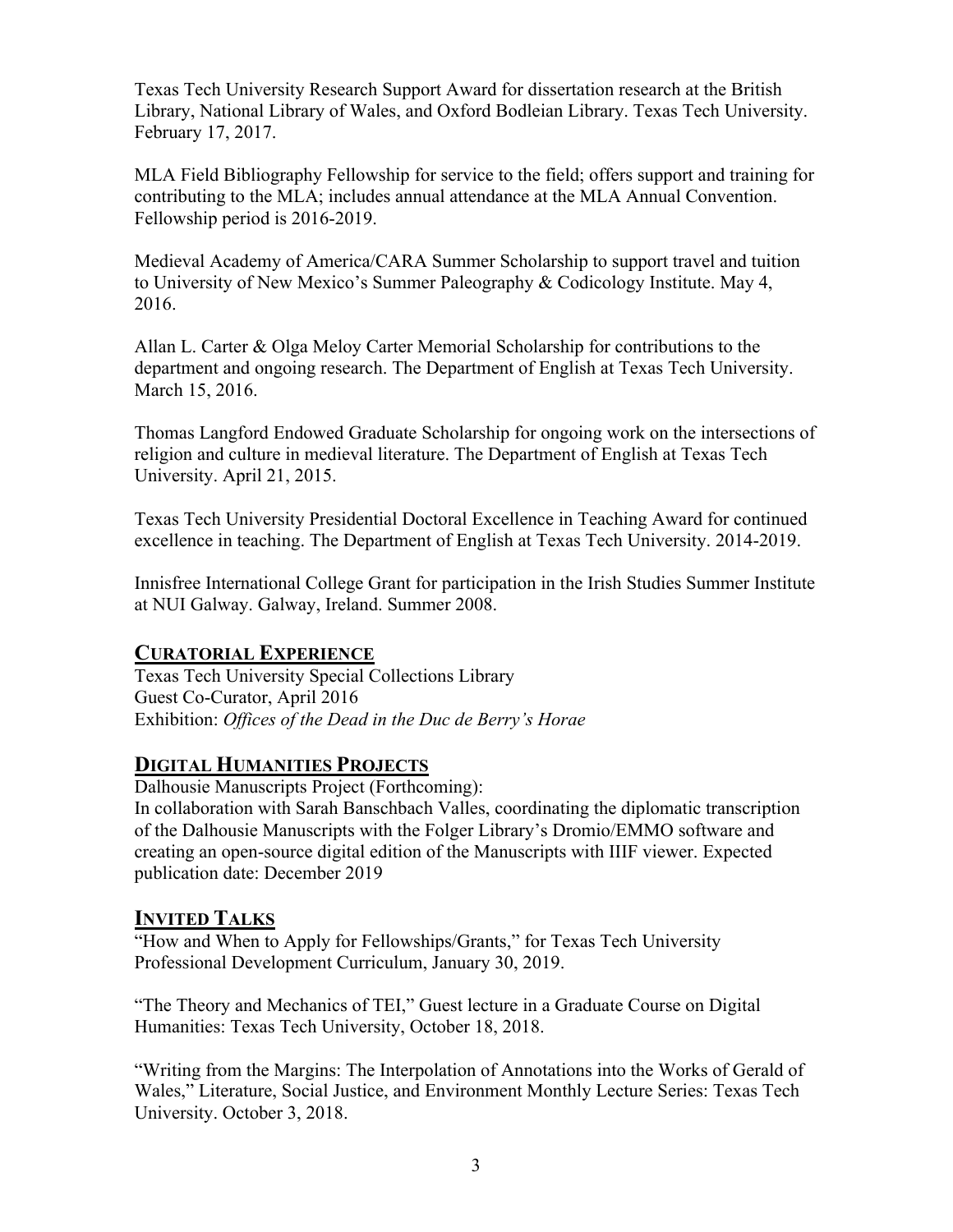"The Games of Gawain," Guest lecture and discussion of my article, "Two Sets of Two Hunters: The Illusion of *Gomen* in *Sir Gawain and the Green Knight*." April 19, 2018.

"Fantasies of Wales: Some Paleographic Evidence of the Mediating Role of Gerald of Wales," 2018 Marco Manuscripts Workshop: University of Tennessee at Knoxville. February 2-3, 2018.

"Work/Life Balance & Preparing for Exams," for Texas Tech University Professional Development Curriculum, January 31, 2018.

"The Pearl-Poet and Lapidaries," Guest lecture on lapidaries and stone imagery to seniorlevel students in a *Pearl*-poet class: Texas Tech University, September 20, 2016.

"Submitting to National Conferences & Engaging with the Field," for Texas Tech University Professional Development Curriculum, September 6, 2016.

## **CONFERENCES**

## **Conference Organizer:**

"The Materiality of Wonder," Second Annual Medieval & Renaissance Studies Symposium, Texas Tech University. April 16, 2018.

"Opening Up the Book: Interactions between Reader and Text," Medieval & Renaissance Studies Symposium, Texas Tech University. April 19, 2017.

## **Panel Organizer:**

(Upcoming) "Playing with Game Theory I: Reading Games in Medieval Culture," for the Game Cultures Society. 55th International Congress on Medieval Studies: Western Michigan University. May 7-10, 2020.

(Upcoming) "Playing with Game Theory II: Parks and Recreation: Experiencing Medieval Games," for the Game Cultures Society. 55<sup>th</sup> International Congress on Medieval Studies: Western Michigan University. May 7-10, 2020.

(Upcoming) "Gamification in the Classroom: How to Design a Game (A Workshop)," for the Game Cultures Society. 55th International Congress on Medieval Studies: Western Michigan University. May 7-10, 2020.

"Experiential Games in the Classroom," for the Game Cultures Society. 54<sup>th</sup> International Congress on Medieval Studies: Western Michigan University. May 9-12, 2019.

"Transcribing John Donne: The Development of a Digital Edition," for the South-Central Renaissance Conference: Texas Tech University. April 11-13, 2019.

"Building a Digital Edition: The Case of the Dalhousie Manuscripts," Texas Medieval Association Conference: Texas Tech University. October 25-27, 2018.

"Games and Manuscripts," for the Game Cultures Society. 53rd International Congress on Medieval Studies: Western Michigan University. May 10-13, 2018.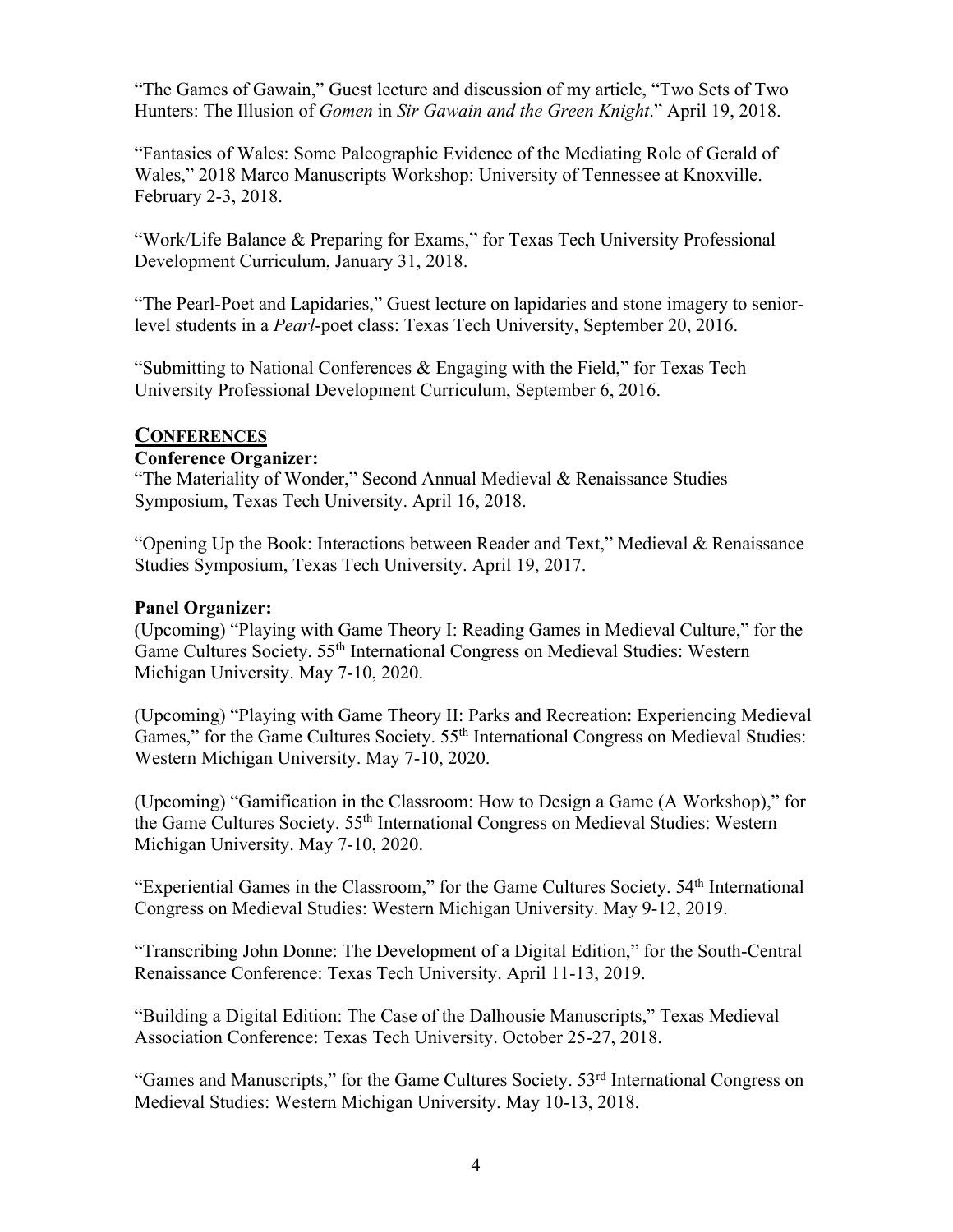"Formulating the MS Cotton Nero A.x. (art. 3)," Texas Medieval Association Conference: Texas A&M University. September 23-25, 2016.

## **Presider:**

(Upcoming) "Playing with Game Theory I: Reading Games in Medieval Culture," for the Game Cultures Society. 55<sup>th</sup> International Congress on Medieval Studies: Western Michigan University. May 7-10, 2020.

"Experiential Games in the Classroom," for the Game Cultures Society. 54<sup>th</sup> International Congress on Medieval Studies: Western Michigan University. May 9-12, 2019.

"Transcribing John Donne: The Development of a Digital Edition," for the South-Central Renaissance Conference: Texas Tech University. April 11-13, 2019.

"The Visual Middle English Narrative," Texas Medieval Association Conference: Texas Tech University. October 25-27, 2018.

"Building a Digital Edition: The Case of the Dalhousie Manuscripts," Texas Medieval Association Conference: Texas Tech University. October 25-27, 2018.

"Games and Manuscripts," for the Game Cultures Society. 53rd International Congress on Medieval Studies: Western Michigan University. May 10-13, 2018.

#### **Presenter:**

(Upcoming) "Remapping the Deep Map: Anglicizing Gerald of Wales in the Flyleaves," 2020 Congress of the New Chaucer Society: Durham, England. July 12-16, 2020.

(Upcoming) "Dangerous Games: Beheading Narratives in the Percy Folio," 55th International Congress on Medieval Studies: Western Michigan University. May 7-10, 2020.

(Upcoming) "The Dalhousie Manuscripts Project: Double-blind Transcription and Ethical Editing," 2020 Annual Meeting of the Renaissance Society of America: Philadelphia, PA. April 2-4, 2020.

(Upcoming) "Student-Scribe: A Hands-On Approach to Codicology and Book History," 2020 Modern Language Association Annual Convention: Seattle. January 9-12, 2020.

"Superstition or Miracle?: Conflict in the Margins of British Library, Additional MS 43706," 54th International Congress on Medieval Studies: Western Michigan University. May 9-12, 2019.

"The Dalhousie Manuscripts Project: Navigating the Ethics of Digital Editing," 34<sup>th</sup> Annual Conference of the John Donne Society: Baton Rouge, Louisiana. February 14-16, 2019.

"(De)Centered Wales: Remapping Gerald of Wales in the Bodleian MS B.188," 2019 Modern Language Association Annual Convention: Chicago. January 3-6, 2019.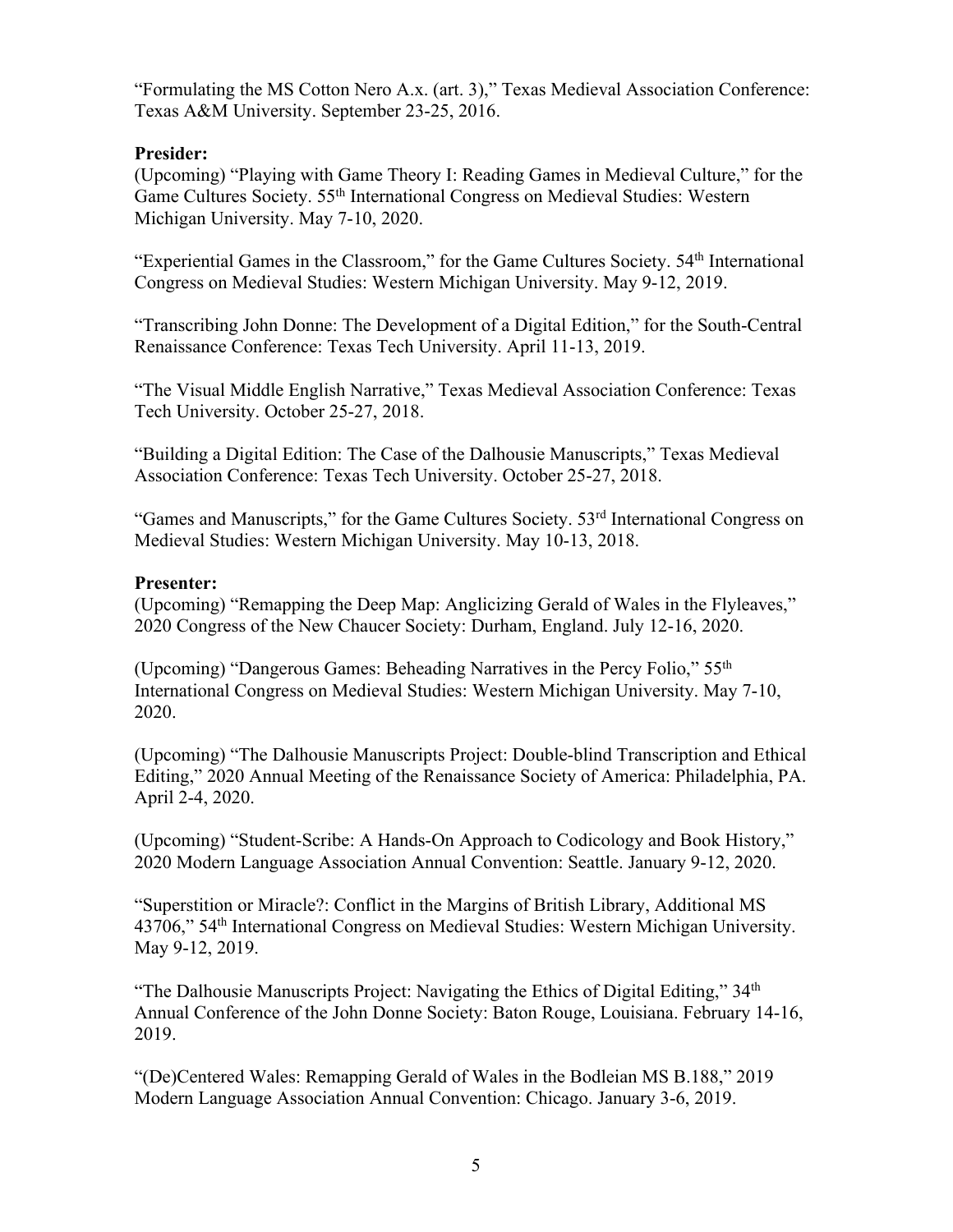"Brut Lost? Brut Found: The Curious Case of *The Historie of Cambria*," 2018 Congress of the New Chaucer Society: Toronto. July 10-15, 2018.

"A Communally-Produced Topography of Wales: Marginal Annotation in the Manuscripts of Giraldus Cambrensis," 53rd International Congress on Medieval Studies: Western Michigan University. May 10-13, 2018.

"Pastoral Assemblages in *Culhwch ac Olwen*: Green Resistance to the Giant," 2018 Modern Language Association Annual Convention: New York City. January 4-7, 2018.

"Tropes that Last: Giraldus Cambrensis and Literary Constructions of Wales," 52nd International Congress on Medieval Studies: Western Michigan University. May 11-14, 2017.

Dramatic Reader for: "Gawain at Play: Ambiguous Reading and Performance in the Pearl Manuscript," 52nd International Congress on Medieval Studies: Western Michigan University. May 11-14, 2017.

"Translating Gerald's Coded Rhetoric: Wallia, Kambria, Britannia," 49th Annual Comparative Literature Symposium: Texas Tech University. April 7-8, 2017.

"Lady Bertilak's Pearls: *Instrumenta Dei* in the Cotton Nero A.x.," Texas Medieval Association Conference: Texas A&M University. September 23-25, 2016.

"*Speculum Monstrorum*: The Lexical Mirroring of the Monsters in *King Horn* and *Beowulf*," Rocky Mountain Medieval & Renaissance Association Conference: University of New Mexico. June 16-18, 2016.

"Winifred & Kamala: Saints, Superheroes, and the Authorization of Miracles," 48<sup>th</sup> Annual Comparative Literature Symposium: Texas Tech University. April 22-23, 2016.

"Wynken de Worde's Revision of *The Book of Margery Kempe*," AVISTA 2016 Medieval Graduate Student Symposium: University of North Texas. March 3-4, 2016.

"From *ides aglæcwif* to "shebeast": The Loss of the *Wrecend* in Thomas Meyer's Translation of *Beowulf*," 2015 Texas Medieval Association Conference: Texas State University at San Marcos, Texas. October 16-18, 2015.

"The Associative Branch of the Irish Barnacle: Gerald of Wales and the Natural World," 50th International Congress on Medieval Studies: Western Michigan University. May 14- 17, 2015.

"Narratives of Invasion: The *Expugnatio Hibernica* and the Crusade Cycle," 47<sup>th</sup> Annual Comparative Literature Symposium: Texas Tech University. April 10-11, 2015.

"In Sickness and In Health: The Boethian Narrative of the Two Geralds of Brecon," 32nd Annual Illinois Medieval Association Conference: Saint Louis University. February 20-21, 2015.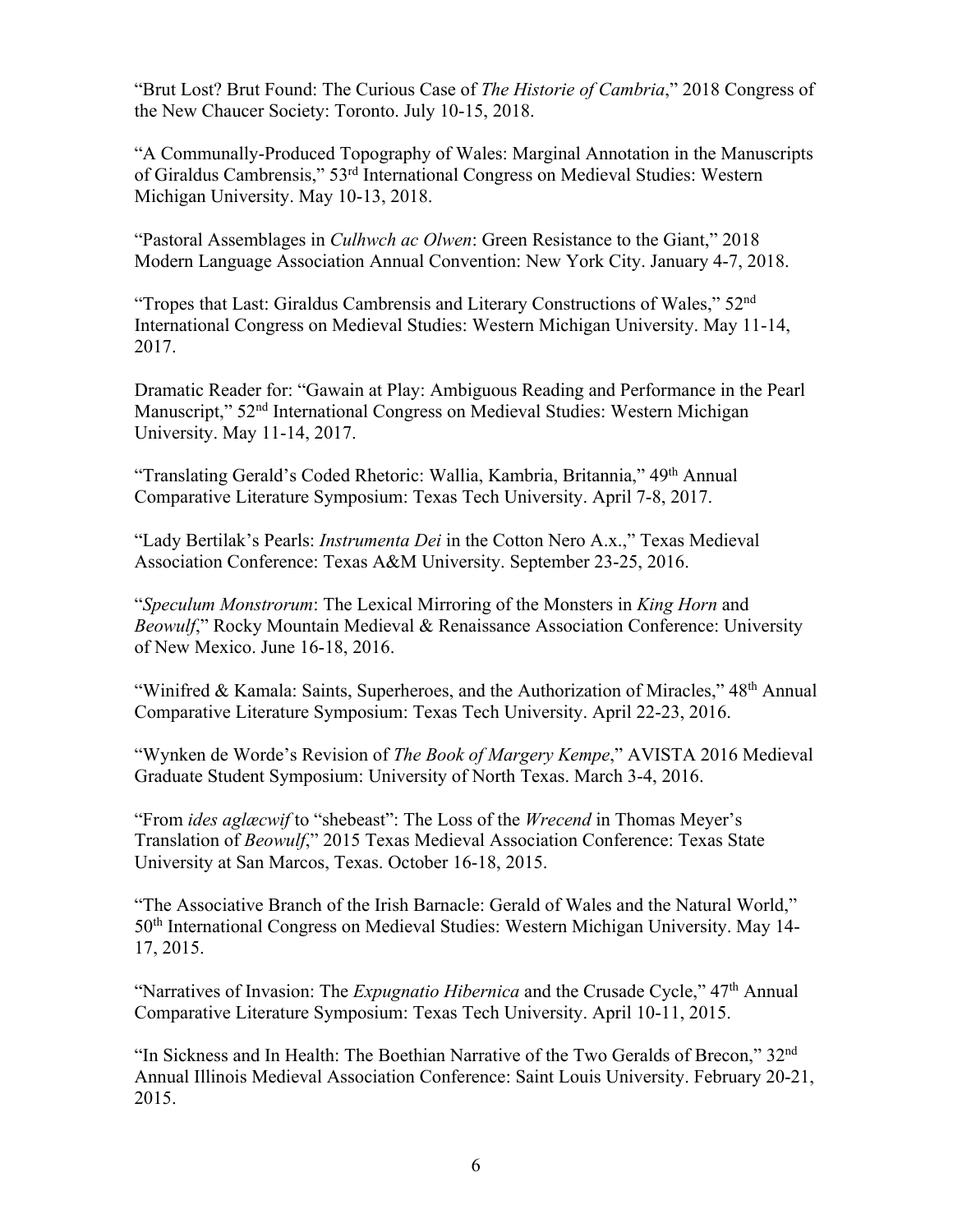"Treebeard as a Green Knight: A Celtic Parallel for Tolkien's Ents," 36th Annual Southwest Popular/American Culture Association Conference: Albuquerque, New Mexico. February 11-14, 2015.

"The Associative Branch of the Irish Barnacle: Gerald of Wales and the Natural World," Knowing Nature: University of Maryland Fall 2014 Interdisciplinary Conference. October 24-25, 2014.

"Bisclavret the Maiden?: Sexed Performance in *The Lais* of Marie de France," Vagantes Medieval Graduate Student Conference: University of Texas: Austin. March 2014.

"The Subversive Power of St. David's: Gerald of Wales and the Dominion of Canterbury," 34th Annual Medieval & Renaissance Forum: Plymouth State University. April 2013.

"Ending the Dualism of Nature and Industry in *The Lord of the Rings*," Festival in the Shire Academic Conference: Pontrhydfendigaid, Wales. August 2010.

#### **Roundtables:**

"Transcribing John Donne: The Development of a Digital Edition," for the South-Central Renaissance Conference: Texas Tech University. April 11-13, 2019.

"Building a Digital Edition: The Case of the Dalhousie Manuscripts," Texas Medieval Association Conference: Texas Tech University. October 25-27, 2018.

"The "Authoritative" Middle Ages: The Academic v. The Popular Medieval World: A Roundtable," Texas Medieval Association Conference: Baylor University. September 29- 30, 2017.

"The Format of Teaching the Middle Ages: A Roundtable," Texas Medieval Association Conference: Texas A&M University. September 23-25, 2016.

#### **TEACHING**

#### **The University of Alabama, 2019 – Present**

English 101: *English Composition I*, Fall 2019

English 205: *English Literature I: Anglo-Saxon to 1800*, Fall 2019

#### **Texas Tech University, 2014 – Present**

English 3391: *Literature and War: The Great War*, Summer 2019

- English 3309: *The Quest for Failure and the Failure of the Quest: Medievalisms in Modernist Literature*, Summer 2019
- English 3303: *Book History: Evolution of the Page from Scribe to Print*, Guest Lecturer and co-creator of the course, Fall 2018
- English 2308: *Introduction to Non-Fiction: Letters, Lives, and Legends of Medieval Ladies*, Spring 2018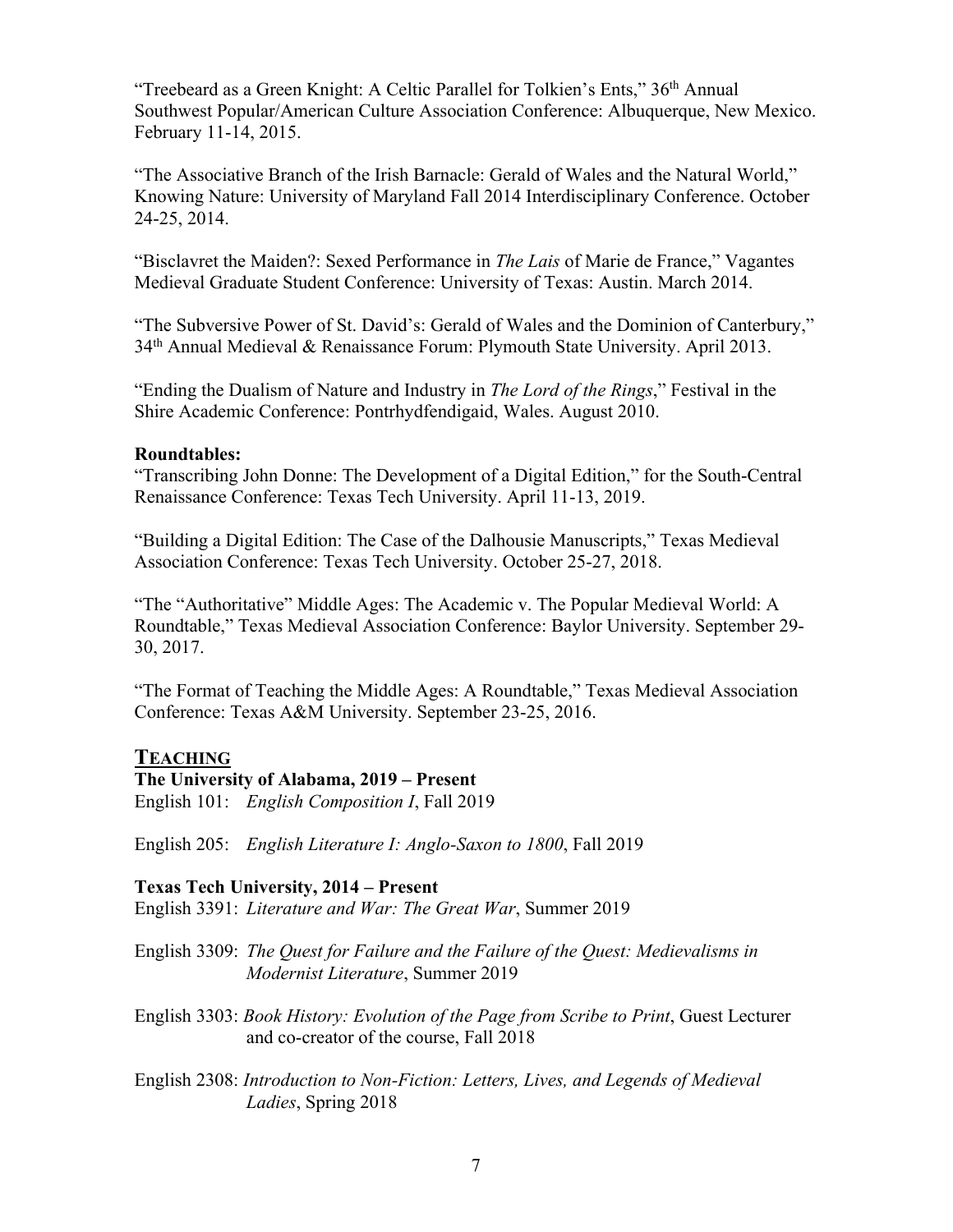- English 2307: *Introduction to Fiction: Creation, Apocalypse, and Monsters: An Introduction to World Mythology*, Fall 2017
- English 2306: *Introduction to Drama: Shakespeare and his Classical & Medieval Sources*, Spring 2017
- English 2305: *Introduction to Poetry: Arthur the Briton, Breton, & British King*, Fall 2016, Summer 2017, Summer 2018
- English 1302: *Advanced College Rhetoric*, Spring 2015 Summer 2016, Summer 2017

English 1301: *Essentials of College Rhetoric*, Fall 2014 & Summer 2015

#### **Hogar Hispano ESL Program, Fall 2009 – 2014**

Lead teacher of an adult Literacy ESL program for recent immigrants.

## **PROFESSIONAL SERVICE**

**To the Field:** *Game Cultures Society*, 2018—Present Society president and member of the Advisory Board.

*The Heroic Age: A Journal of Early Medieval Northwestern Europe* Assistant to the Editor in Chief, 2011—2018

Contributor, Chaucer Reader, August 2010 Publisher: Gale Cengage

#### **To the TTU Medieval & Renaissance Studies Center:**

MARTIN: The Texas Tech Medieval & Renaissance Student Association Co-founder; President, 2015 – 2019

Medieval & Renaissance Studies Reading Group Founder and Organizer, Fall 2015 – 2019

#### **To the University:**

Texas Tech University Graduate English Society Mentorship Program Mentor, 2016 – 2019

Texas Tech University Book History Club Treasurer, 2016 – 2019

*Poictesme Literary Journal* Content Editor, Summer 2005 – 2007

## **SUMMER INSTITUTES**

Digital Humanities Summer Institute, 2019 University of Victoria's intensive summer courses in digital humanities.